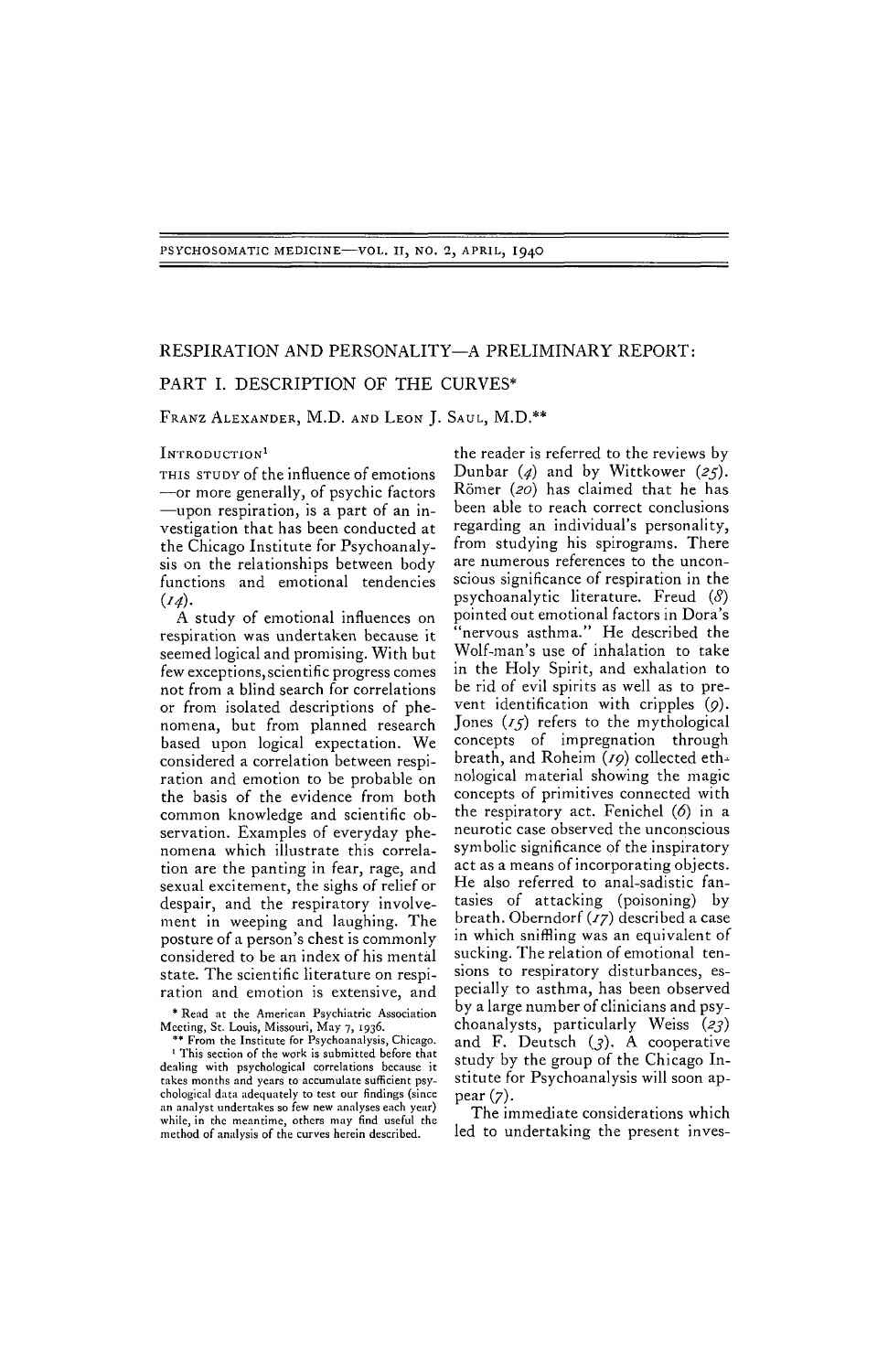tigation resulted from the study of emotional factors in gastrointestinal disturbances *(2).* The present work is a direct outgrowth of that study. It offered the advantage over the gastrointestinal work, of the possibility of quantitatively recording the physiological function which is being correlated. This advantage is shared by studies of the influence of emotional factors upon blood pressure.

In the study of gastrointestinal disturbances, it was found that psychological tendencies are likely to influence those physiological functions which have the same vector quality<sup>2</sup>  $(I)$ . Psychological tendencies, with an eliminating vector, influence physiological functions of eliminating, incorporating psychological tendencies influence incorporating physiological activities, and retentive wishes influence retentive activities. We now asked ourselves whether these same elementary psychological vector tendencies that could be brought into causal relationship with certain gastrointestinal disturbances, might not also have an influence upon the respiratory act. For in the respiratory function also, all three of these vectors may find expression: incorporating tendencies in the inspiratory act, eliminating tendencies in the expiratory act, and retentive in breath holding. It was obvious that the only way of test'ing out this working hypothesis was to find a reliable method by which the relative strength of psychological factors could be established in different personalities, and also to find a quantitative method for studying the respiratory act.

**TECHNIQUE** 

To obtain the respiratory curves or spirograms we employ the standard technique used in making basal metabolic rate determinations. Our machine is the usual metabolism apparatus with the capacity increased to 6500 cc. so that the patient's vital capacity can be recorded at the end of the test. This makes it possible to calculate the absolute respiratory or chest level (*Fig. 1*). This concept of the "chest level" or, better, "respiratory level" is illustrated in *Fig. 1* and will be described later. The tests are given in the usual fashion with the patient as relaxed as possible. Two tests are given in one morning and repeated the following day. This procedure is repeated every one to three months. Since we found that the shape of the respiratory curves of a given individual was usually not markedly different under non-basal conditions, the later curves were sometimes done after a half hour's rest, but not on an entirely empty stomach. This technique for obtaining respiratory curves has been criticized by certain authors, particularly by Golla  $(II)$  who employs a much more refined technique. We have found that the curves obtained from approximately three-quarters of our subjects were relatively constant whether taken with mouthpiece or face mask, and usually even whether they were obtained under basal conditions or not. If the mouthpiece and mouth breathing influence the individual's respiration, the influence is constant and characteristic of that individual. That is, we record the different shapes of spirograms yielded by individuals in a constant standard experimental situation. All tests are done by the same technician in standard fashion. We have, therefore, found no reason to change the tech nique, which has the advantage of simplicity and standardization and makes it possible for us to compare our curves

<sup>2</sup> The word *vector* was introduced by Alexander to express the direction in relation to the individual of impulses which are seen both psychologically and physiologically. These he groups as follows: i) centripetal, intaking, or incorporative, 2) retentive, and 3) centrifugal or eliminative. Thus the investigator confronted by a mass of psychological and physiological data is able to distinguish certain similarities between the two, namely, the direction of the impulses.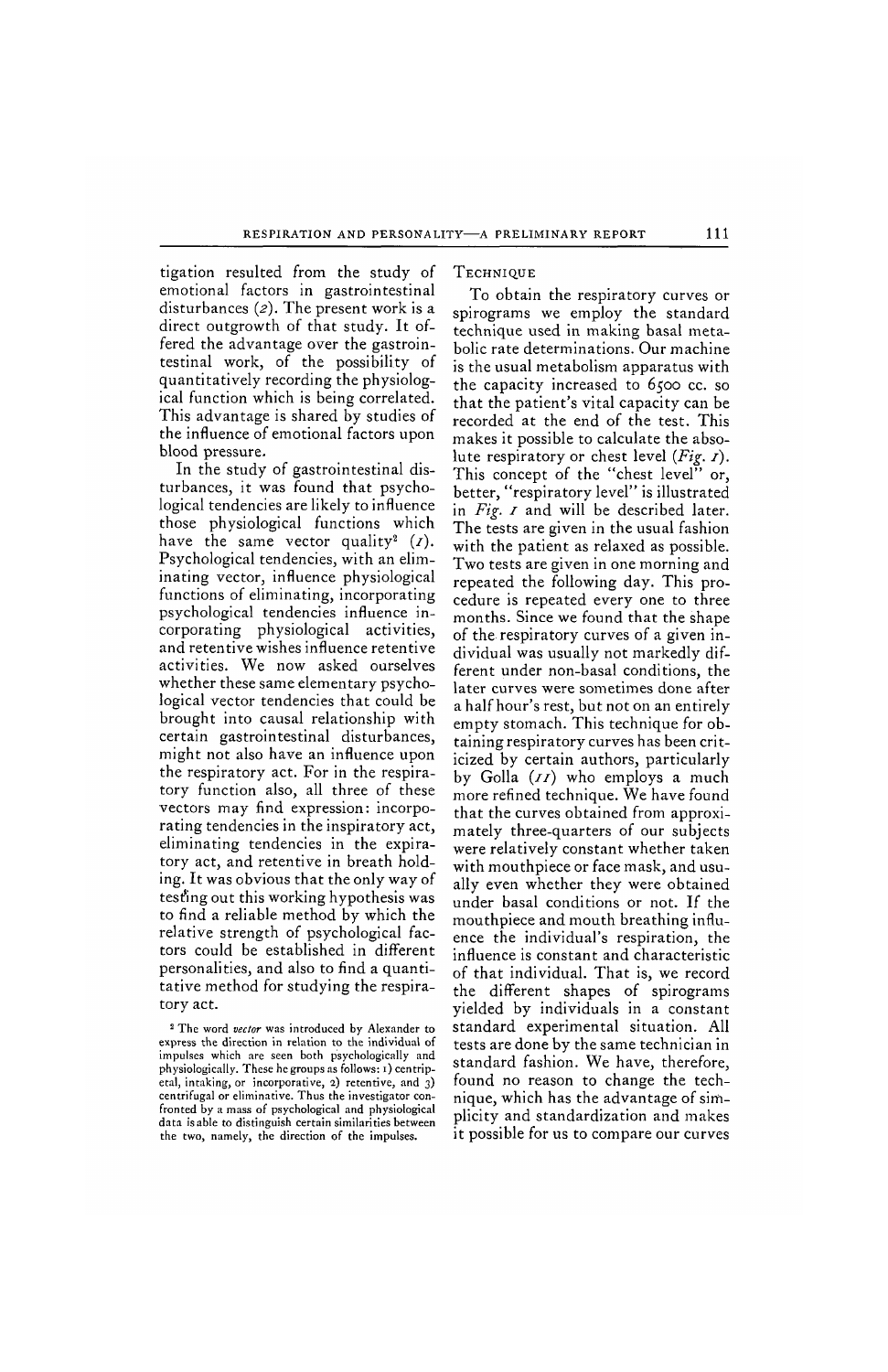with those obtained in various laboratories in the course of ordinary basal metabolic determinations. We also ob tain curves with the kymograph running at three inches per minute in addition to those obtained at the usual rate of one inch per minute. Standingupmay alter the curves. All of ours were obtained with the subject supine, accord ing to the standard metabolism tech nique.

tention to certain characteristics: The rate and depth of respiration are of course commonly known and require no explanation.

The respiratory level (or chest level) has been mentioned by a few authors, *e.g.* Greene and Coggeshall *{12),* but has been little utilized in work in the respiratory field. The expiratory-respiratory level is that percentage of the total vital capacity which is composed of



FIG. 1

In comparing spirograms with those obtained by other observers using the same method, the most important single point of standardization seems to be the amount of resistance of the apparatus to free respiration. As this resistance is increased, the spirogram shows widening of the tidal air and disappearance of important details of form, for example, the respiratory pause (rounding of the expiratory tips).

#### DESCRIPTION OF THE CURVES

In describing the spirograms or respiratory curves, we have directed our attidal air plus the complementary air. It may be thought of schematically as'the level of the diaphragm during normal respiration. The mean respiratory level is this percentage measured from the middle of normal tidal respiration to to tal inspiration, in relation to the total vital capacity. Variations in respiratory level are seen in *Fig. 2.*

The rounding of the expiratory tips of the curves, shown in this figure, has been described in physiological text books as a normal respiratory pause. However, it occurred to an appreciable degree in only 40 per cent of our 75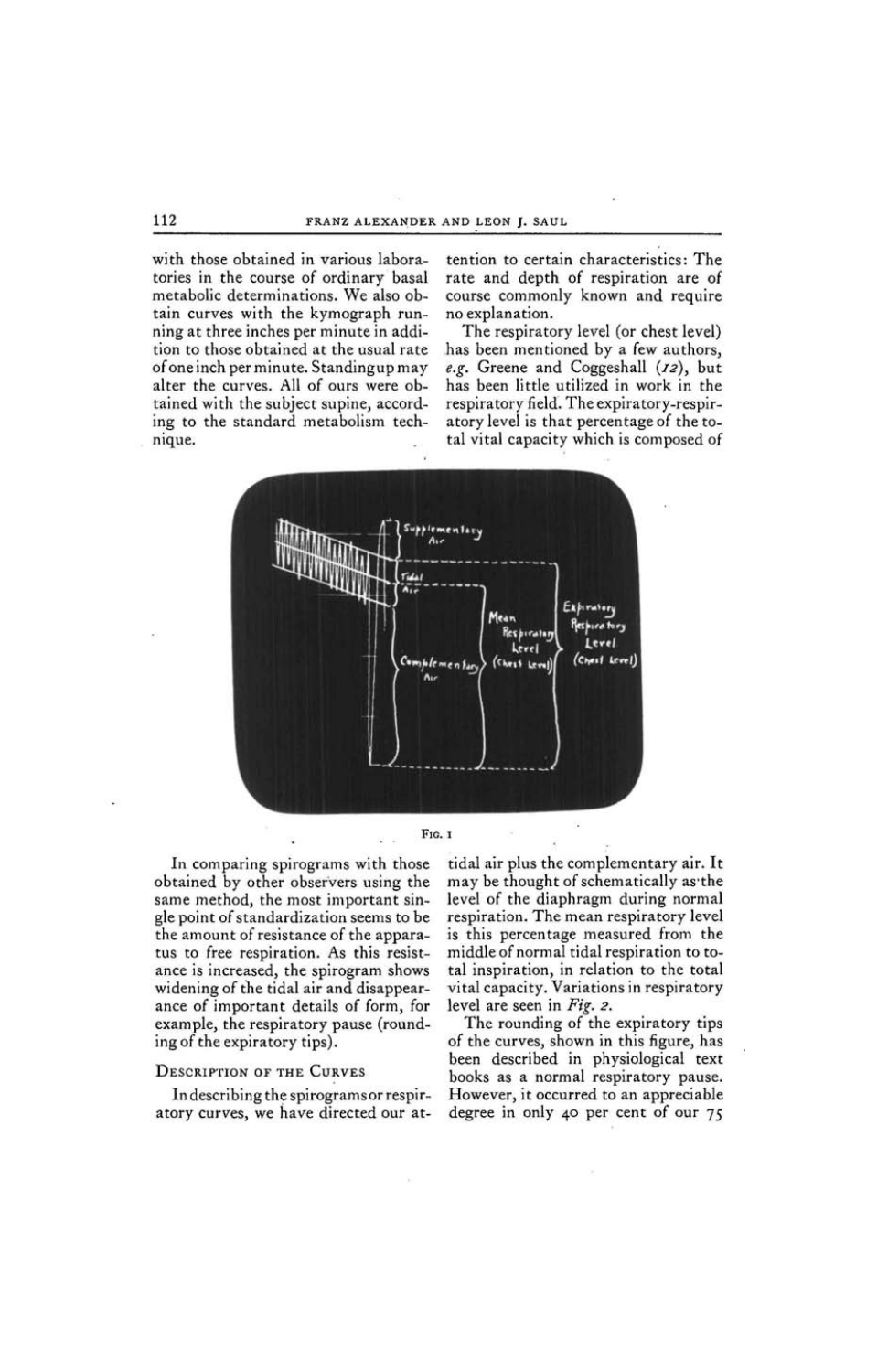male cases, and 30 per cent of our 76 female cases. Actually it is of course not really a pause but a slower reversal of direction. It is probably due to an in crease of the expiratory stimulus relative to the inspiratory, so that the change from expiration to inspiration is • prolonged.

In addition to these "chronic" phe-

Ï

tion in his breathing. Another feature which has been described in the literature in connection with sighing respira tion, *e.g.* by Trumper *(22)* and others, consists in rather sudden, deep inspiratory "spikes" which may occur not as part of a sighing type of respiration but only occasionally and as a characteris tic feature of certain curves. Sudden



Fio. *2*

nomena of depth, rate, level of respiration, and rounded expiratory tips, cer tain characteristics so-called "spasmodic" phenomena, also appear in the curves. These are slight hesitations in inspiration and expiration which we call respectively inspiratory and expiratory "hooks" and which are illustrated in *Fig.* 3. These "hooks" can be produced by swallowing, but they also appear at times when the subject does not swallow and is not aware of any hesitabreath-holding is also seen on the curves in the form of flat or squared inspiratory or expiratory tips and may also occur at any place during respiration. These are also seen in *Fig.* 3. These phenomena are also encountered in laboratory animals. See for example illustrations in papers of Nicholson *{16)* and Smith *(21).*

We estimate the degree of rounding of expiratory tips as o, 1 plus, *1* plus, and 3 plus. In doing this we take cog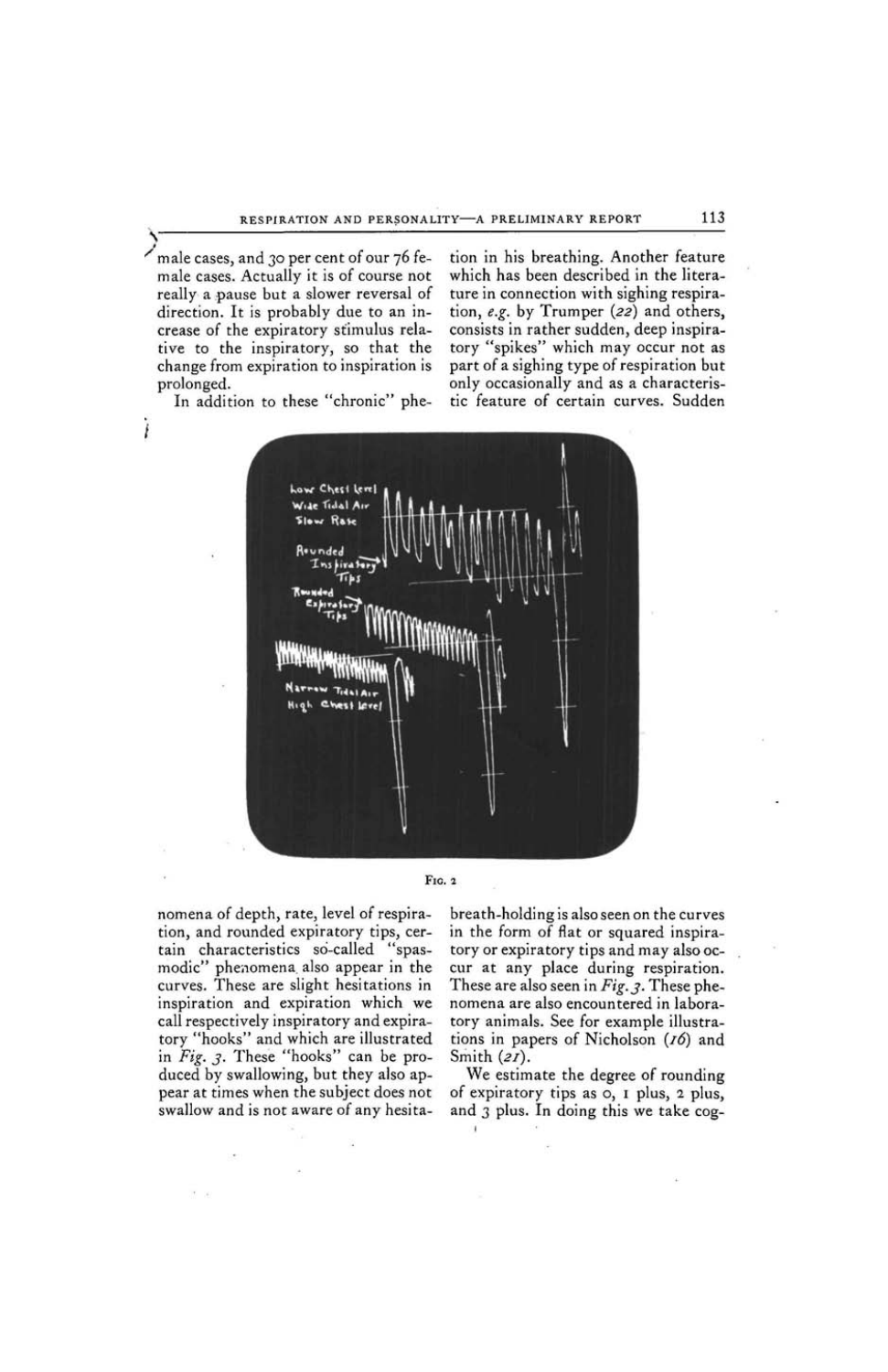nizance of the prominence of rounding, *i.e.* whether the tips are markedly or only slightly rounded, and also of the percentage of the tips which show rounding at all (it is rare to find a curve in which every tip is rounded). The o is self-explanatory. We call I plus, those curves in which rounding is present but minimal, 3 plus, those in which it rounded tips. *Fig. 4* shows two samples of different degrees of rounding. This may be represented mathematically by taking the ratio Inspiration/ Expiration. Another method for more quantitative description of the rounding is by making'a scale, as described by Finesinger (5).

In addition to the spirograms of the



#### Fio. 3

and is

is excessive in reference to the average, and *1* plus, all the intermediates. The middle and lower curves of *Fig. 2* show 3 plus and o expiratory rounding respectively. We have used this very rough method of expressing the amount of rounding as a first approximation. With the kymograph at three inches per minute instead of at the usual rate of one inch per minute, spirograms are obtained which are more easily studied for certain features, particularly for Institute patients, curves were obtained from 16 patients with peptic ulcer referred by Dr. J. Meyer from the Michael Reese Out Patient Clinic. Fifty-two of the metabolism curves done at Billings Hospital were also studied. Dr. Read kindly gave us the opportunity to take curves on 46 paranoid and hebephrenic patients at the Elgin State Hospital. The total number of individuals whose curves we have studied is 265.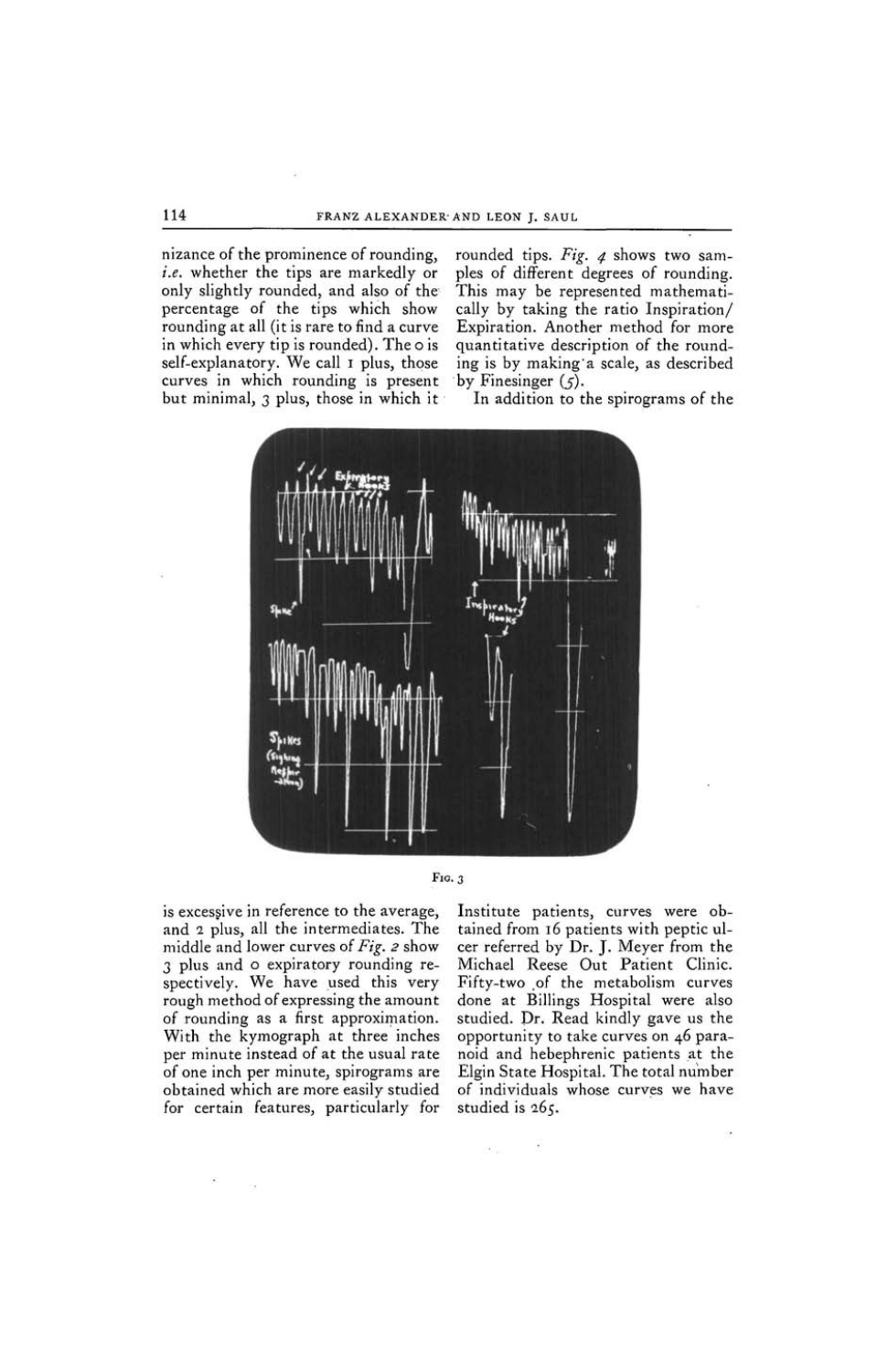#### AVERAGE FIGURES<sup>3</sup>

Average figures for the original Institute groups of 30 men and 36 women patients are:

*Males:* Rate: 11.6, TA: 522.0 cc, TA per cent: 15.7, ERL per cent: 82.8, VC: 3593.1 cc.Rounding:o—43.3 per cent, 1 plus—*33.3* per cent, 2 plus—10.0 per cent, 3 plus—13.4 per cent. Expiratory Hooks: 0 and 1-76.7

INDIVIDUALITY AND CONSTANCY OF THE CURVES

, Comparing a series of curves of one individual with a series obtained from another individual, two facts are immediately apparent. The first is that the curve is rather typical of the individual, like his handwriting. In other words, there are characteristic differ-



 $Fig. 4$ 

per cent, 2 and over—23.3 per cent. Spikes: o and 1—93.3 per cent, 2 and over—6.7 per cent.

*Females*: Rate: 13.5, TA: 417 cc., TA per cent: 18.0, ERL per cent: 85.6, VC: 2453.4 cc. Rounding: o—50.0 per cent, 1 plus— 27.8 per cent, 2 plus—16.7 per cent, 3 plus —5.5 per cent. Expiratory Hooks: o and i-— 69.5 per cent, 2 and over—30.5 per cent. Spikes: o and 1—86.1 per cent, 2 and over —13.9 per cent.

<sup>a</sup> A brief description of the technique, curves, and average findings has been published in: Proceedings of the American Physiological Society, Memphis, Tenn., 1937ences between the respiratory patterns of different individuals, just as their handwritings are different. In our series no two individuals have yielded identical respiratory patterns. The second fact is the constancy of any individual's respiratory tracing. In about three-quarters of the Institute cases, despite variations in details, the major features remained characteristic of the individual over long periods (at least three years, the duration of our studies). Those which showed considerable variability still retained recognizable individuality. Experiment showed imita-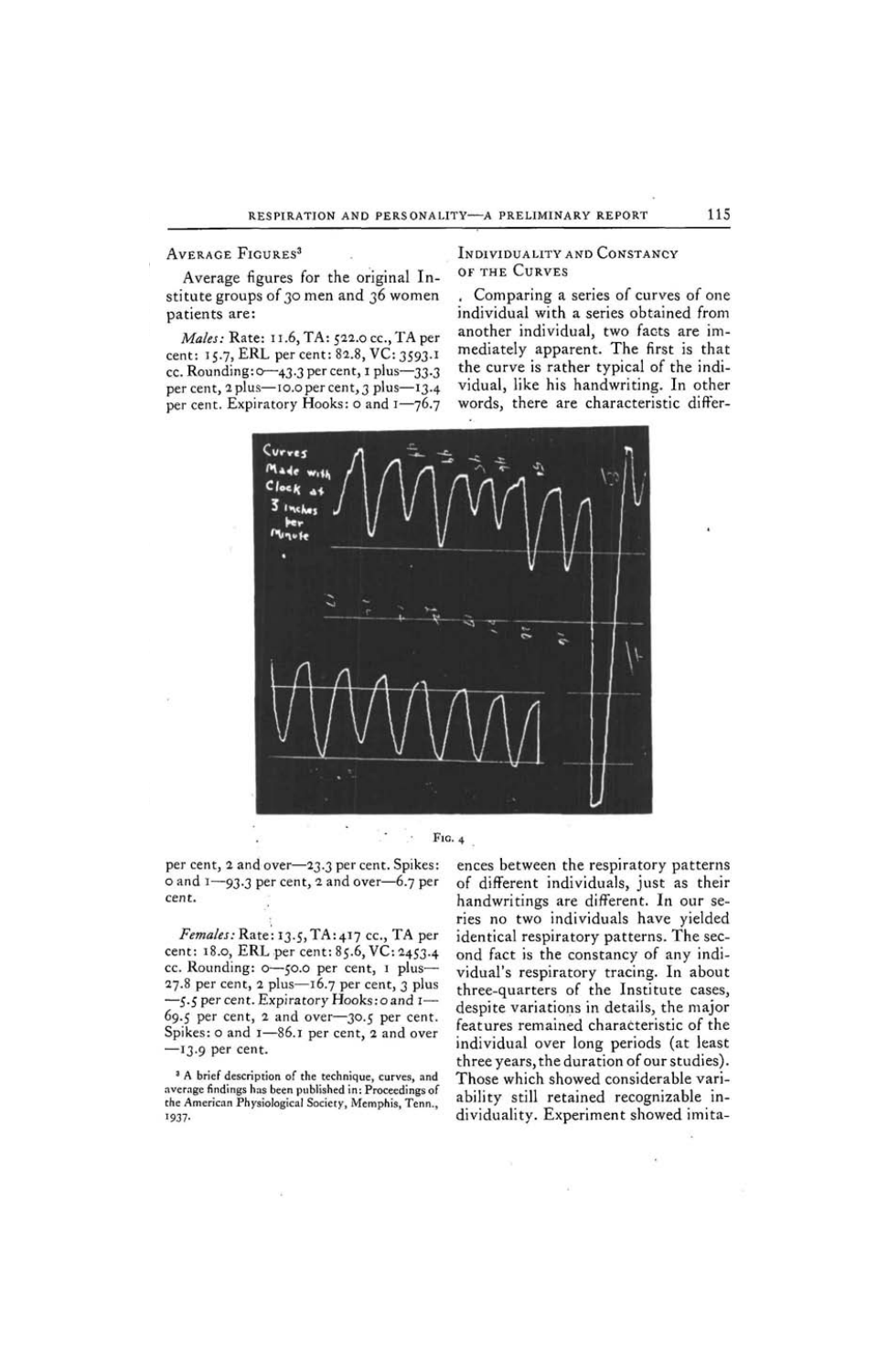tion of another's spirogram to be extremely difficult. These observations received striking corroboration in an article by Gesell  $(10)$  on the individuality of respiration in dogs. We found certain patients who regularly squeeze out all the supplementary air at each expiration, and who, when their vital capacity is taken, are unable to squeeze out more air from their lungs by special effort than they do during their regular breathing. That such different types exist even among animals was demonstrated by Gesell who by recording action currents from the respiratory muscles found that among 27 dogs, two did not use any expiratory muscles, and the remaining 25 showed varying degrees of active expiration. Details may vary though the general character of the curves remains constant.

#### ANTHROPOMETRIC CORRELATIONS

The question immediately arises: Is not this degree of individuality and constancy of the respiratory curve determined by physical structure, by the individual's body build or chest shape? To answer this question we made chest measurements on fifty patients in addition to the usual records of height, weight, age, temperature, pulse and blood pressure.

The following measurements were made using a thoracimeter with a spirit level: the circumference (axillary), antero-posterior axis, (from midline of sternum, level of third rib margin, in anterior axillary line), and transverse axis (axillary, on ribs). These were made with the chest relaxed, at full inspiration, and at full expiration. Ratios were then calculated of:

transverse antero-posterior  $\frac{1}{\text{longitudinal}}$ , and longitudinal

$$
\frac{\text{transverse} \times \text{antero-posterior}}{\text{longitudinal}}
$$

The product of the three axes was used as a very rough index of chest volume.

We then sought correlations between these measurements and combinations of these measurements and characteristics of the respiratory curves. But by the use of graphs, and then with the expert statistical treatment of the data by Mr. Harrison and Mr. Jaffe, we were unable to establish any significant correlations, with but one possible exception. Our negative findings, of course, do not prove that such correlations with the physique do not exist, but if they do we have not as yet been able to establish them. The one correlation which occurred with sufficient frequency to be of possible significance was the rather high incidence of rounding of expiratory tips in women with small chests of relatively short length, and with a low degree of longitudinal expansion.

The absence of correlation between style of breathing and physique is probablybecausethe respiratory movements are controlled by a complicated and delicate balance between opposing innervations, inspiratory and expiratory *(18).* This sensitively balanced nervous control could be expected to determine the pattern far more than the body structure.

Where certain types of thoracic pathology exist we would expect to find some reflection in the spirogram. For example a patient with barrel chest showed a very high respiratory level, due probably to the inflexibility of his chest interfering with further expiration.

#### RESPIRATORY EFFICIENCY

In the Institute group the *respiratory efficiencies* of different individuals varied from 8 to 32 liters of oxygen breathed for one liter absorbed.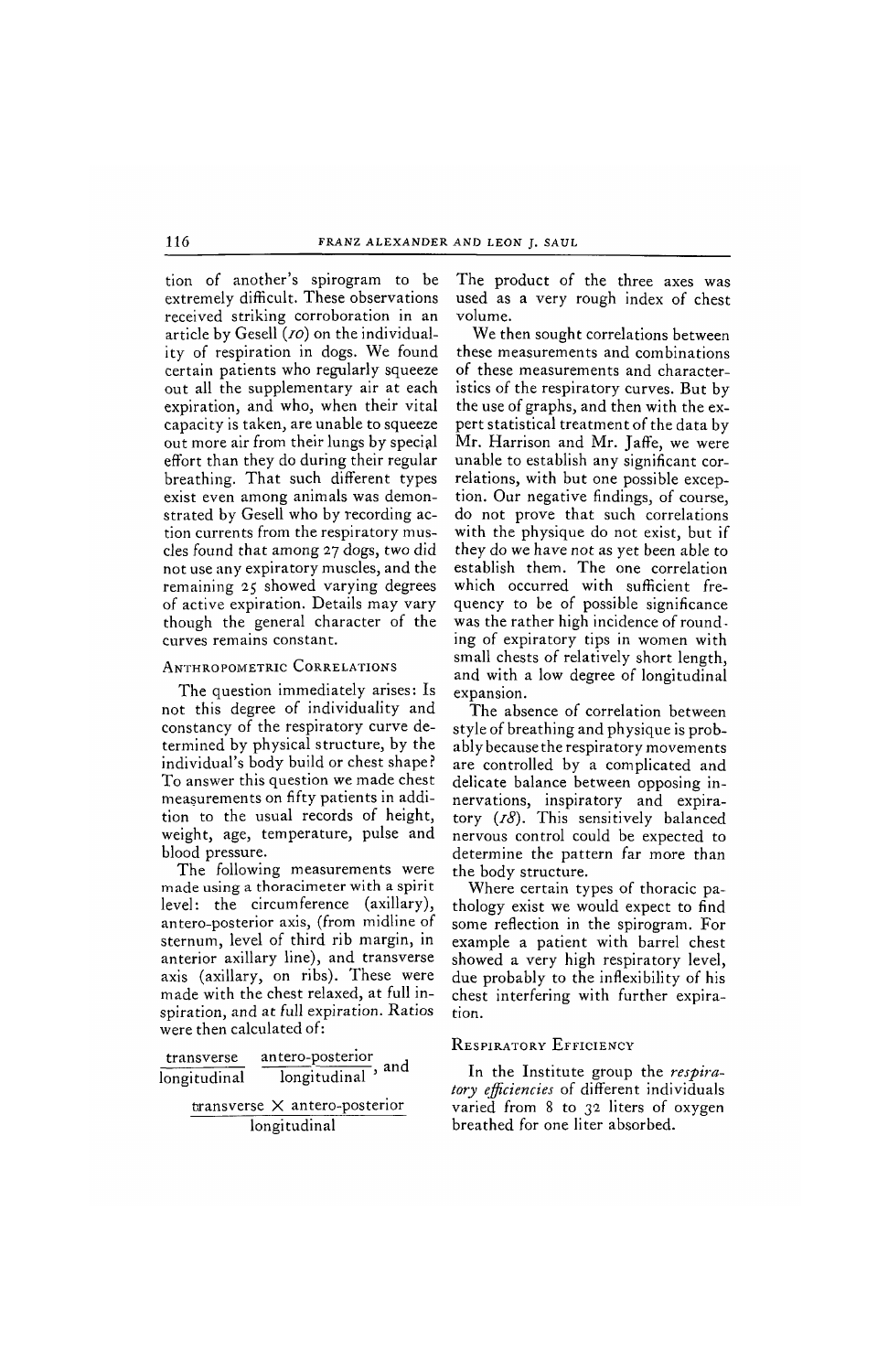#### CORRELATIONS WITH SYMPTOMS

Relative to the averages of the entire group, 21 asthmatics (8 men, 13 women) showed slightly faster rates, and less rounding, hooks and spikes. The fewer rounded tips in the asthmatic patients may perhaps result partly or entirely from narrowness of the bronchial tubes since it is well known  $(I<sub>3</sub>)$  that rather shallow, slow respiration with rounded tips changes when the subject breathes through a narrow tube, to deeper, more rapid respiration with gradual disappearance of the rounded tips. Thus rounding may be masked by other factors.

#### SPIROGRAMS OF PSYCHOTICS

Through the kind cooperation of Dr. Read we obtained curves from 46 psychotic patients at the Elgin State Hospital. We are in no position to draw any conclusions from these and wish only to draw attention to the shallow breathing, to the low respiratory level and absence of rounded tips in most of the hebephrenic spirograms. (This is consistent, according to our interpretation of the curves, to be developed later, with their acceptance of dependence and passivity, *i.e.* tendencies of intaking vector). Their rapid and shallow breathing has been noted by various workers *(24).* Sudden breath-holding ("squares") of over fifteen seconds has appeared only in the records of psychotics or very severe neurotics, as well of course as in such cases as respiratory tics.

### PSYCHOLOGICAL CORRELATIONS

Our evidence at present is suggestive of a correlation between intaking and eliminating tendencies which are observable in the mental life, and charac teristics of the spirograms, particularly between a preponderance of eliminating over intaking tendencies and rounding of the expiratory tips. We have also tried "factoring" the records for all details associated with inspiration as op posed to those associated with expiration. For example, inspiratory spikes, inspiratory hooks, wide tidal air, rounded tips at inspiration, square tips or breath-holding at inspiration and low chest level, are apparently all connected with increased inspiratory tendencies in respiration; while shallow respiration, hooks interrupting inspiration, rounding of expiratory tips, square expiratory tips or breath-holding at expiration and high chest levels, probably result from' a relative over-balance of inspiratory by expiratory forces. This work on correlations between psycho logically observable trends in the individual, and features of his spirogram, is still in progress. The results are as yet only suggestive. We expect to report on them further in the near future.

#### **SUMMARY**

A study has been undertaken of respiratory tracings with special references to psychological correlations. We use an ordinary metabolism apparatus, with very low resistance to respiration, and enlarged so as to be able to include the vital capacity on the same tracing. In describing the curves we consider rate, depth, respiratory level, rounding of tips, "hooks," "squares" (breathholding) and "spikes." Averages for the Institute group are given. The tracings are quite individual and relatively constant in approximately 75 per cent of the cases. No correlations with chest shape were found. Respiratory efficiencies varied from 8 to 32 liters of oxygen breathed for one liter absorbed. Spirograms were obtained from small groups of asthmatics, hebephrenics and para noids. A study of correlations between the records and the intaking and eliminating tendencies of the individual is now in progress.